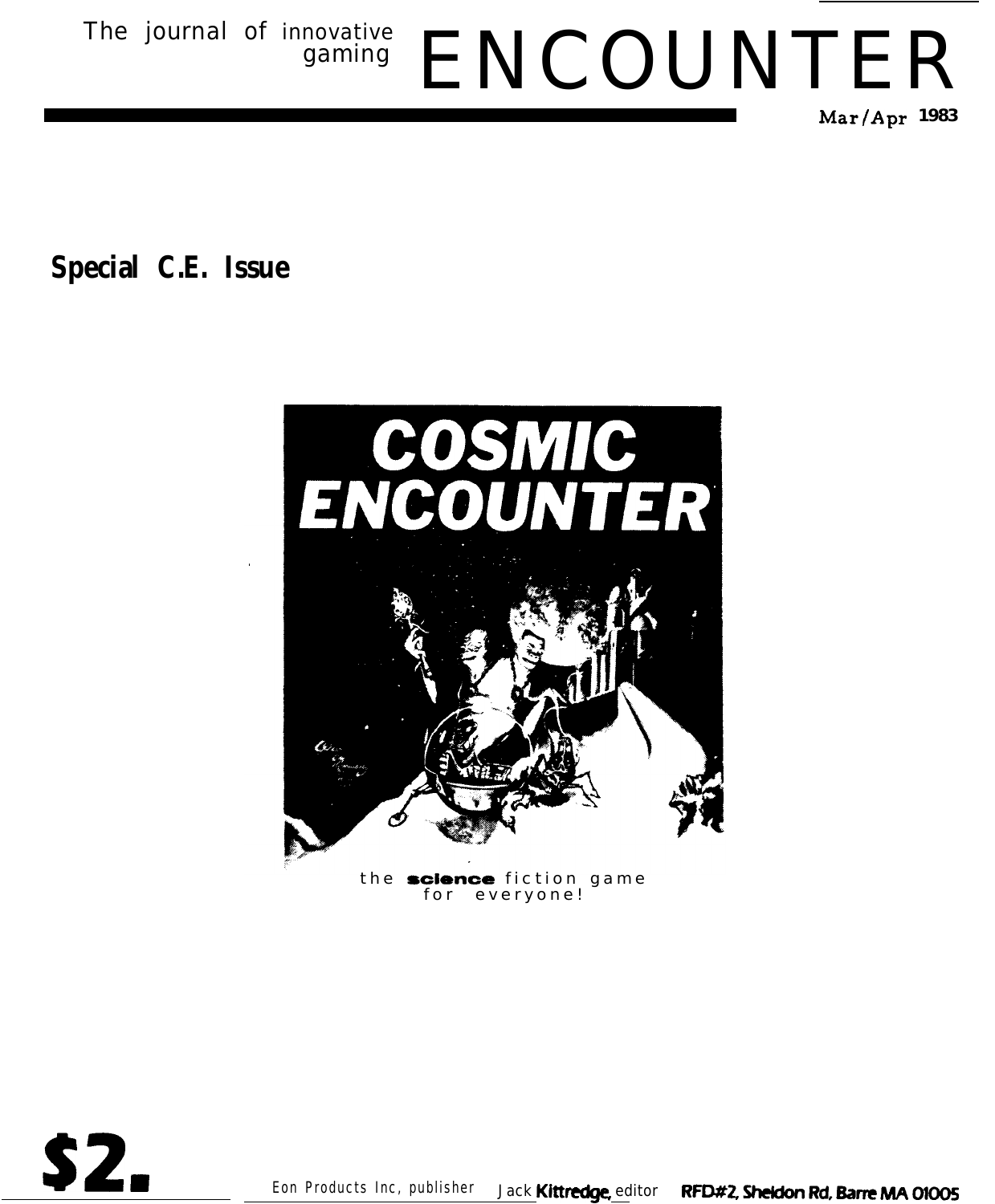# **News from Home**

*The first issue of this modest publication seems to have been well received, and I appreciate the effort those of you took who wrote in reactions, comments, and suggestions. This kind of feedback is very helpful and can keep ENCOUNTER relevant to serious gamers' interests. We're always looking for articles, graphics, OI other material from our readers concerning any clever new games, game variants, 01 gaming news which might be of interest to game players generally. So keep us in mind when you try out a new title OI think up a new strategy. It could well be you have something valuable to say to a lot* **of** *otherplayers.*

*We've been busy here getting out the new box* **for COSMIC ENCOUNTER (these things** *always seem to take longer than is reasonable). Since we've never been very happy with the* **CE** *box (it's pretty hard to capture that game in one picture) we kind* **of** *fell into a practice* of *changing covers* with each new edition. That isn't *very smart* **from** *a business point* **of view (costly,** *destroys market identification, and all those sorts* **of** *things) but it does keep artists employed and lets us feel we're slowly moving in the right direction. Anyway, the new cover, by noted artist Dean Mom'ssey, is a stunning view* **of** *the first meeting between the Clones d the Vulches. We're all very pleased with it. The cover* **of** *this issue is a black & white copy* **of** *MOIn'ssey's pain ting. I hope you like it, too.*

*Other exciting news* **for us** *here is that we have been asked by a video-game design outfit to try OUI hand at a pretty challenging assignment: designing computer games which are tmly multi-player and stra-* *tegic. It seems that just about everything on the marke t in the way* **of** *a computer or video game* **is** *primarily either player vs. machine or* **for** *at most two playerswith both players competing to best each other at essentially the same task. Much* **of the** *current video fare also seems to be based on physical dexterity and coordination. with strategy clearly taking the back seat. While this sort of stuff can be a lot of fun-even addicting-for us it lacks the element* **of social** *interaction which is what makes* **gaming** *so interesting and rewarding.*

*Thus we'll be spending some* **of** *our time leaming about bits and bytes, floppy discs and CPUS. Being somewhat old-fashioned board-garners, growing up with Monopoly and chess, graduating to bridge and poker, and 1eaming about the real world through Risk, this new technology is a little mysterious and awesome. But it obviously offers tremendous opportunities for depth, surprise, and player communication* **far** *beyond anything possible with most board games. So the challenge is there, and as computers are going to be with us increasingly in the years to come we figure people might as well have something valuable and fun to do with them in theirfamily or group.*

*I'll keep you posted how it's going!*

**0 1983, Eon Products, Inc.** *ENCOUNTER* **is a bi-monthly publication of Eon Products, Inc., RFD X2, Sheldon Rd., Barre, MA 01005. Subscriptions are \$10 per year (six issues) within the U.S., and \$12 per year to foreign countries (\$15 for air delivery). Second class postage is pending at Barre, MA. Postmaster: send address changes to** *ENCOUNTER,* **RFD #2, Sheldon Rd., Barre, MA 01005. All submissions become the property of Eon Products, Inc. but original art and photos will be returned, upon request, after their use in this journal.**

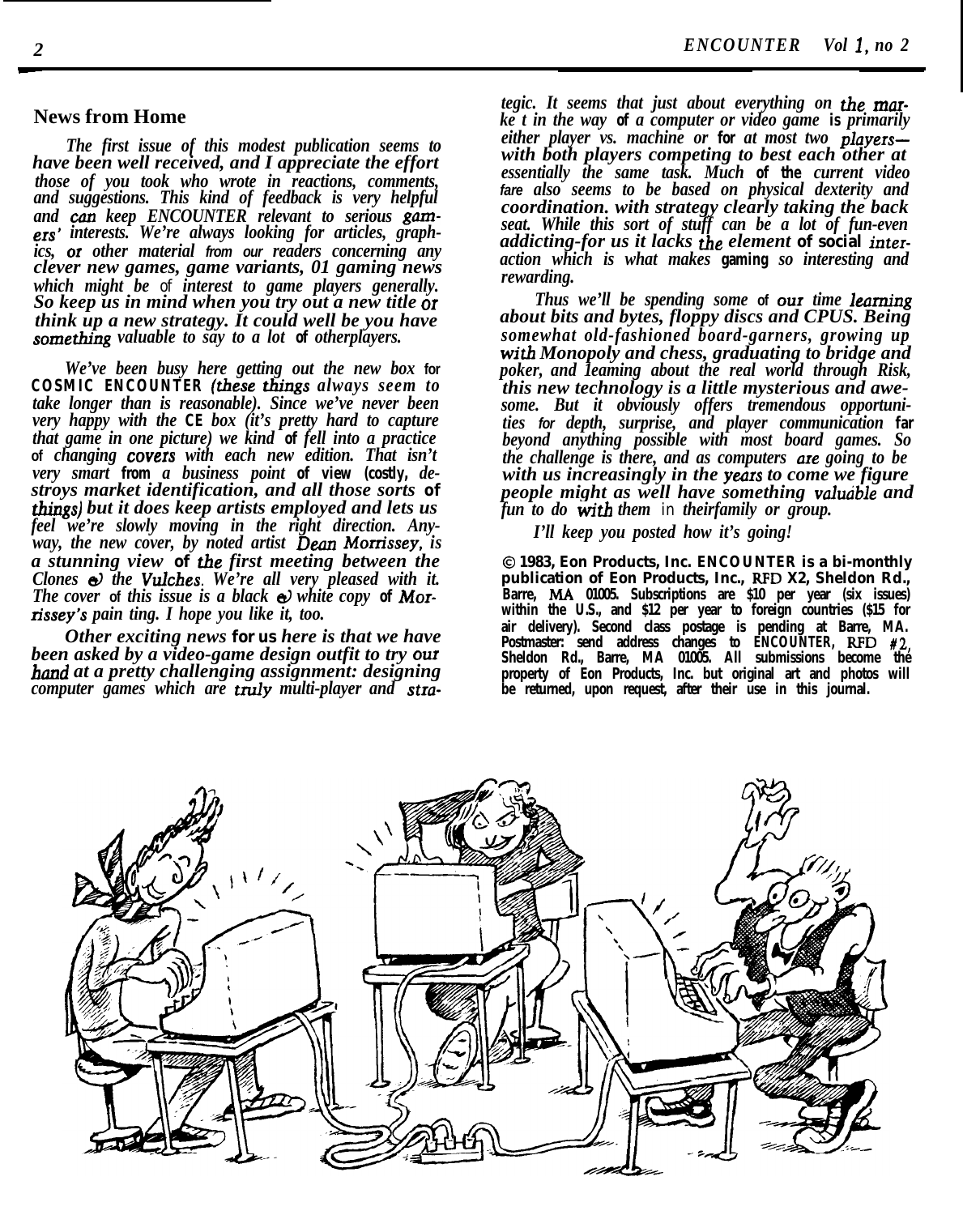# **LETTERS**

# *from Ed Day, Williston Park, NY:*

I have enjoyed **COSMIC ENCOUNTER very** much. In the short time since I started playing I got all the expansions for it. There is one question which I could have prevented the need to ask if I had used some forethought. What is the card count that should be in a complete deck including the expansions? In the original rules there was such a list for the basic game, but afterwards there was no such list provided with the expansion notes. Now I will never know if 1 have lost any of the cards. So, if you could, please give me a complete listing of all the cards (Attack, Kicker, Edict  $\&$ Compromise) **in** a deck of **COSMIC ENCOUNTER.**

*Editor: An excellent question. It would have been very helpful to include the card count with the expansion notes not only to see what might be lost, but also to let players know what might be waiting for them out there as a game begins. Excluding Flares and blank cards, a* **CE** *complete deck should include the following:*

# **Attack Cards**

| from the basic deck: $30(1)$ |        | $(12)$ 4 |
|------------------------------|--------|----------|
|                              | 20 (2) | 10(6)    |
|                              | 18(1)  | 8(8)     |
|                              | 15 (2) | 6(8)     |
|                              | 14 (2) | 4 (2)    |
| from Set $#3$ :              | 17(1)  | 9(2)     |
|                              | 13(1)  | 7(1)     |
| from Set $#8$ :              | 40(1)  | 7(3)     |
|                              | 16(1)  | 5(2)     |
|                              | 15(2)  | 1(1)     |
|                              | 12(1)  |          |

**Compromise Cards** *from the basic deck: 10* from Set *#3: <sup>1</sup> from Set #8: 4*

# **Edicts**

*From the* basic *deck: Plague (1) Stellar Gas (1) Force Field (1)*

| from Set #3:        | <b>Emotion Control</b> (1)<br>Mobius Tubes (2)<br>cosmic Zap $(2)$<br>$Rebirth$ (1)<br>$Timegash (1)$<br>Victory Boon (1) |
|---------------------|---------------------------------------------------------------------------------------------------------------------------|
| <i>from</i> Set X8: | $Un-Zap$ (1)<br>Finder $(1)$<br><i>Keeper</i> $(1)$<br>Slulity (1)<br><b>Warp Break</b> $(1)$<br>Flare $\text{Zap}$ (1)   |
| Kickers             |                                                                                                                           |
| from $Set$ #8:      | 3 (1)<br>2(3)<br>0 (1)                                                                                                    |

*Altogether this* is *89 cards, so start counting.*

# *From Ray&Kate Ball, Ocoee, FL:*

Just received *our* first copy of *ENCOUNTER.* As a happy coincidence we have a **CE** session scheduled for this evening. We are fanatically devoted to **CE** and have enjoyed *all* of your other games as well. There isn't a game of **CE** that goes by without one or more arguments ensuing. Here is the latest: The Witch cast a spell changing all Flares into Kicker  $0's$ . During the duration of the spell a player ran out of Challenge Cards, forcing her to discard her Flares and Edicts and draw a new hand. One of the cards to be discarded was the Loser Flare. Should that be discarded as a Kicker 0 or should the Flare instructions (discard into another player's hand) be followed? Will you sell some blank deck cards so we can add the new powers' Flares listed *in* the first issue of *ENCOUNTER* without it being obvious? How much?

*Editor: I'm glad you like the new powers in the first issue. Blank cards are now available for 10 cents each (plus \$1 for postage) in any quantity. As you probably know,* a permanent ink *marker works best on their slick surface. Set #9 will be out this summer, and we'll know exactly when as the time gets nearer. On the Flare/Kicker, it's a Kicker and should be discarded* as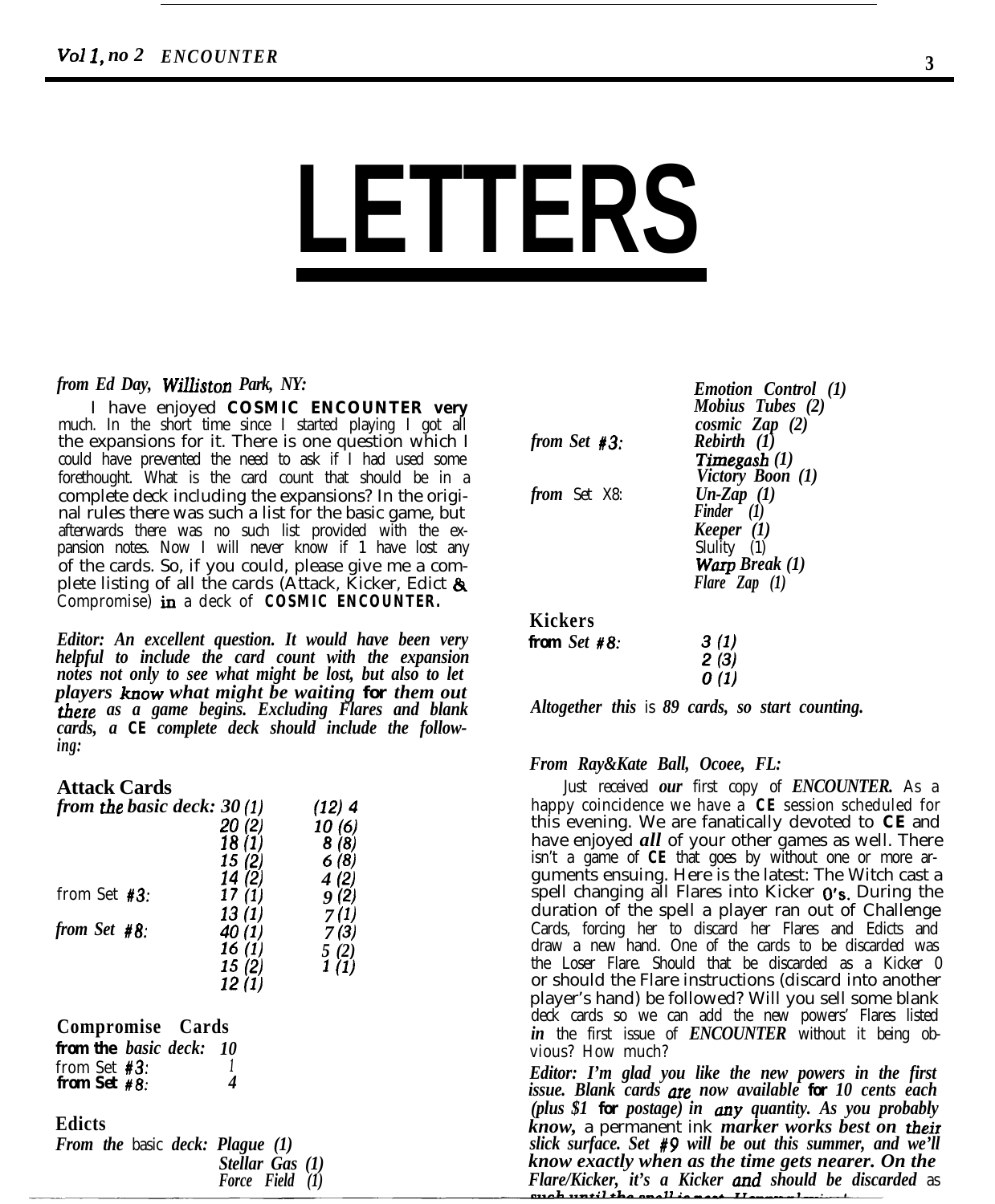*From Michael F. Richards, Reading PA:*

**One-on Moon 678, the Big Bang, does Lucre count towards the total? Taken literally, we decided it does 'I. . .offensive and defensive** *totals.* **. ." not tokens. Right?**

**Two-on Insect Super Power, if implemented, a player may make (that is, force) his opponent to use his power first or second, but once committed to that action, the player himself** *must* **use his opponent's power, he cannot watch the outcome and then change his mind halfway through. True or False? (This interpretation is taken from Pennsylvania statute based on Hunter vs. Feifer, a landmark decision based on Hunter's vascilating use of Insect Super Power against Mr. Feifer's confused Laser.)**

**Three-when do I get the new, improved box I ordered? I suppose all these questions and more will be answered in the inaugural edition of the newsletter.**

*Editor: Sorry we missed the first issue for you, Mike. Hope this* **gets** *to* **you soon** *enough to settle out of court. By the way, have a little respect, will ya! This isn't just a newsletter. It's a* **Journal.**

*On your questions, they're good ones, all three. Real good. Hmmm. On whether or not Lucre can pre***cipitate the** *Big Bang, I'd say not. This is because the Moon itself specifies that the word 'total' refers to "cards and tokens" and, by spelling it out, excludes other later additions which do not affect either of these. A buttressing of this interpretation can be found* *in the Lucre rules, namely that Lucre is added to the total "after all powers, etc. affecting the total are used. " Since the Big Bang affects the total by throwing all the tokens in the Warp, and it is certainly an 'etc. ', this seems to confirm the view that a Big Bang determination should be made prior to the addition of Lucre.*

*On the Insect Power, I'd hate to argue it against a Philadelphia lawyer, but I think the Super Insect has total flexibility. If he wants to go first, no problem. He flashes the Flare and goes ahead. If he wants to go second, he simply waits for his opponent to go first (flashing the Flare if he is offensive player and would normally go first) and then follows him. Even if the opponent doesn't use his power when he has the chance, the Super Insect can then go abead and use* **it** *anyway since it is still 'before' his opponent has used his power. Finally, the Super Insect isn't forced to use the power if his opponent does and the Insect has declared he will do so aftexwards. The Flare specifies he 'may' use the power and affects only the timing of his option, not his free will to decide. (Besides, it's more fun that way and you don't get to be a Super Insect very often.* 

*On the confounded box, please don't sue. We moved our warehouse and are going with a new, local boxmaker. I guess we haven't learned how to interpret his cryptic delivery commitments yet. Anyway, hopefully it'll go out with this issue. If not, shortly thereafter (before the end* **of** *February-blush).*

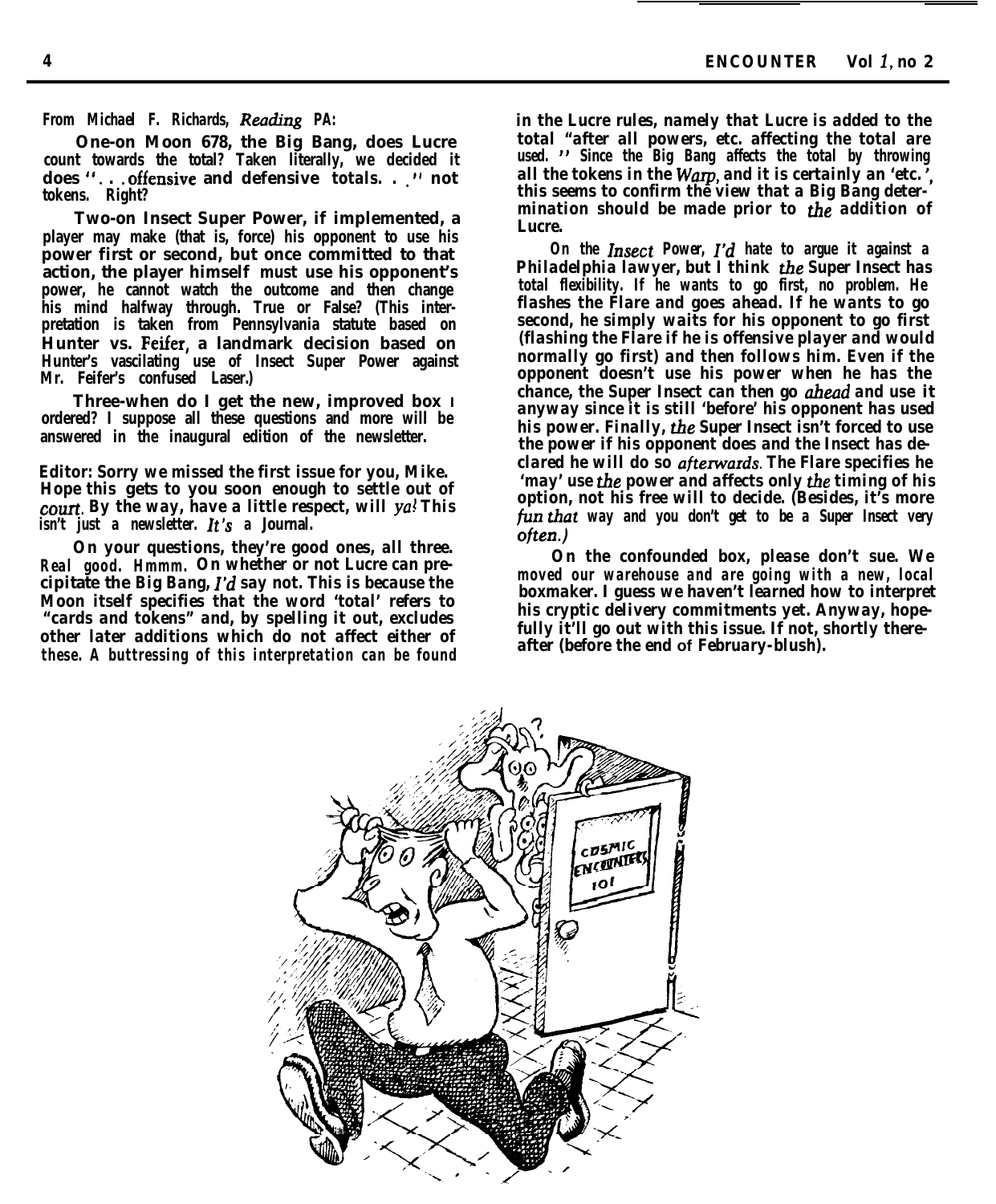# *From Ed Klebm, Arm Arbor, MI:*

Here's a power designed by Dave Woodcock and Ed Kleban, inspired by Mark Miller and Douglas Hof stadter. The Moderator

You have the power of moderation. When you are not a main player, you may announced "**modera**tion" before challenge cards are revealed. You must then play an attack card face down, which is revealed along with the main player's challenge cards. If either opponent plays a compromise card, no moderation occurs. Otherwise the player of the attack card with the moderate value wins. If the moderator plays the attack card of moderate value or ties with either opponent's card, then the mod-

erator decides which main opponent wins the

**ZW**

c

challenge, and must discard the card played. The moderator keeps cards played in this manner which are not of moderate value.

*Do not use in a two-player game.* **Wild:** Before challenge cards are played, you may permit the main player with the lesser number of cards to draw from his opponent's hand until he has at least as many cards as his opponents. Play only once per challenge.

**Super:** You may announce "moderation" as a main player and play a moderation card in addition to your challenge card. You must announce which card is the moderation card before cards **are** 

Frator de<br>
example the challenge<br>
which are<br>
which are<br>
which are<br>
which are<br>
which cards to c<br>
has at lea<br>
only once<br>
Super: Y<br>
main play<br>
tion to yc<br>
which cards<br>
Editor: This is<br>
couple of sug<br>
ator choose w<br>
cards or n *Editor: This one sounds powerful but subtle, Ed. A couple of suggestions-how about letting the moderator choose whether or not to take both 'immoderate' cards or not. I think that would make you more likely to use it regularly. Secondly, the Super power allows the moderator to automatically declare himself the winner of a challenge in which both cards he played were the same. Either his cards must always be differ*ent values, or his effect is voided in case of a tie. One or *the other of these rules should be adopted for the Super Moderator to make it balance properly, I think. Thanks* **for a great** *idea.*

# *From Gary Huckabay, Half Moon Bay, CA:*

1) If you have a Super Flare (e.g. Void) and you want to use the Wild Flare, can you Cosmic Zap your *own* power to use it? *Editor: You sure can.*

2) If you make an attack via the Demon Wild Flare, and a Victory Boon edict is played, are all the players rewarded! *Editor: No, just the defensive player* picked.

3) Can you declare a moon filthy via the Filth Flare or Super Filth? Editor: **The Filth Flare** specifies that *the Wild Filth only works on planets, but the Super Filth can be used against planets or moons.*

4) Can a moon be occupied by more than one person (via the Bully)? *Editor: No, the Moon rules specify that never cun a Moon be occupied by more than one player. The Bully specifies that tokens he doesn't select on 'planets' can remain, aud he can co-occupy. But Moons require a full removal of the losing defen-*

sive *player because* **of** *the rule* forbidding co-occupancy *of Moons.*

5) Can the Terrorist bomb Moons, and if so do the moons take effect first? *Editor: No, the power card refers only to planets which cuu be minedwith bombs, not Moons.*

6) What will the Aristocrat power consist of, and when will that Expansion Set be out? *Editor: The Aristocrat will be in Expansion Set #9, due out in the sumrner* **of** *1983. This will* **round** out the *powers to a full 75, so we included its flare in Set #B--in anticipation of its publication. The rest of Set #9 will be totally different, but I cun\*t divulge any more details about it now. Wait and see.*

7) Does the Wild Pacifist stop the Machine? *Editor: It sure does.*

8) Can the Wild Magnet stop an opponent from playing an Edict, Flare, or Kicker? *Editor: You bet.* 

9) New Moon-NOMAD. This moon has been used extensively by us, and we find it really adds spice to any game. The Moon, which is continuous, moves in the same manner as Moon Wraith. When it lands, however, the tokens which occupied the Moon get off and gain that base, and the tokens which were on the planet go on to NOMAD. When hitting a blank planet, the tokens get off of the Moon, and the Moon can then again be attacked. *Editor: It sounds as if it might be pretty interesting, Gary I can see games being won or lost on this one. It does, however, have the potential of letting several players co-occupy a Moon at the same time, which is expressley forbidden by the Moon rules (and for very good reasons). Can you think of a way to avoid this!* Less cances they are the manner as Noon Wrath When it lands, the same manner as Noon Wrath Scottinuous, moves<br>however, the tokens which occupied the Moon get off and that base, and the tokens which occupied the Moon get of

# **GROUP ENCOUNTER**

# **New Aliens for Multiple-Power Games**

*Allen Vamey, of Stanford, CA has sent in 6 ideas for Aliens especially adapted to that world* **of** *conundnun, paradox, and logical loop-de-loop: multiple-power* **CE.** *We have long shied away from trying to give definition to that world, but Allen's ideas seem manageable and sound Like a lot of fun. Good luck.*

What devoted **COSMIC ENCOUNTER** player doesn't enjoy a multiple-power game? And what player wouldn't lunge for a set of six new powers, customdesigned for multiple-alien play? Well, get ready to lunge...

You have the *power* of heredity. In a multiplepower game, when you are a main player and you win the challenge (or make a deal), you inherit one of your opponent 's powers his choice during use it as your own from then on. If you lose the challenge (or fail to deal), you must give the Gene power to your opponent.

History: Itself only a mechanism of heredity, the Gene envies those beings which have achieved **inde**-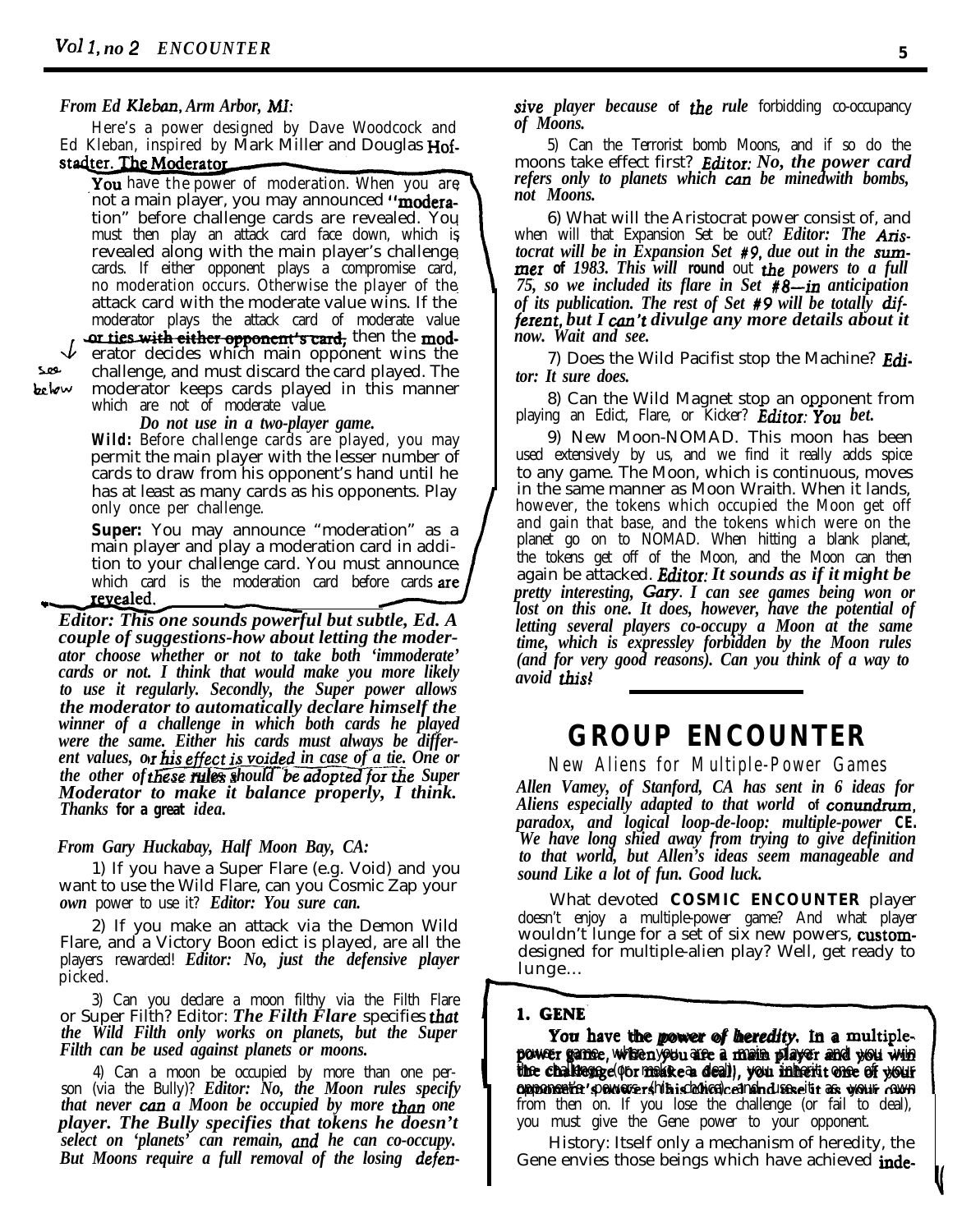

**pendent existence. It spitefully steals away abilities, even knowing it must inevitably pass them on to a new recipient.**

# **2. ZEPHYR**

**You have the power to gust. At the start of your own challenge you may declare that you are "gusting." You pass this power to the player on your right, and each other player passes one of his powers (his choice] to the player on his right. Each player now uses the new power as his own.**

**History: The Zephyr delights in its mischievous psychic windstorms, which frequently waft alien intelligences into unexpected new bodies. Though this is quite a blow to its victims, it is noncorporeal and thus easily maintains its breezy manner. J**

# **3. LEECH**

**You** *have the power to leech. You* **begin the game with no powers, except this one. When you are a main player, before the cone is pointed you take from your opponent one power of your choice, using it as your own from then on. When you reach the nuber of powers the other players started the game with, you then must give your opponent one of the powers you already have if you want to leech another one from him.**

**History: In the shallow, fetid seas of its home world, the Leech compensated for its slow start in evolution by learning to acquire the characteristics of its predators. Now it is extending its tendrils of influence in order to draw off the life-blood of the Cosmos.**

# **4. CHAMELEON**

**start of your challenge, you may draw a new power, at**

**any one turn than you started the game with. At the beginning of each turn, you must decide which of the powers you have to select from are activated this turn. The others are turned face down, and cannot be used until you activate them in a later turn.**

**History: The Chameleons found their own forms so loathsome that they developed their shapeshifting powers in self-defense. Constantly broadening their range, they hope to encompass all possible forms, not only ruling the Cosmos but impersonating it.**

## **5. SPONGE**

*You* **have the** *power to absorb.* **When your bases in your home system are occupied by opponents in a successful challenge, your tokens do not go to the Warp but instead remain on the planet with the attackers. Conversely, when you establish a new base, defending tokens there are not removed to the Warp but coexist with you.**

**History: Believing in peaceful coexistence with other life-forms, the Sponge nevertheless wishes to soak up the entire Cosmos in its immortal structure and wring from it every drop of experience.**

**DO NOT USE WITH THE FILTH.**

# **6. ZAPPER**

**You have the** *power of nullijication. You* **start the game with one "zap point." As a main player or ally, when you win a challenge or deal, you lose a point; when you lose a challenge or fail to deal, you get a point. You canspend your points to Zap another player's power(s), one point per Zap. If you are Zapped you still keep the point you were going to spend.**

**History: A hive-mind that depends for survival on** *absolute of metamorphosis.* At the *Thistory.* A *inverting that depends for survival on*  $\alpha$  *survival on*  $\alpha$  *f* vour challenge, you may draw a new power, at absolute order, the Zapper competes for Cosmic domination on the condition that everyone "plays by the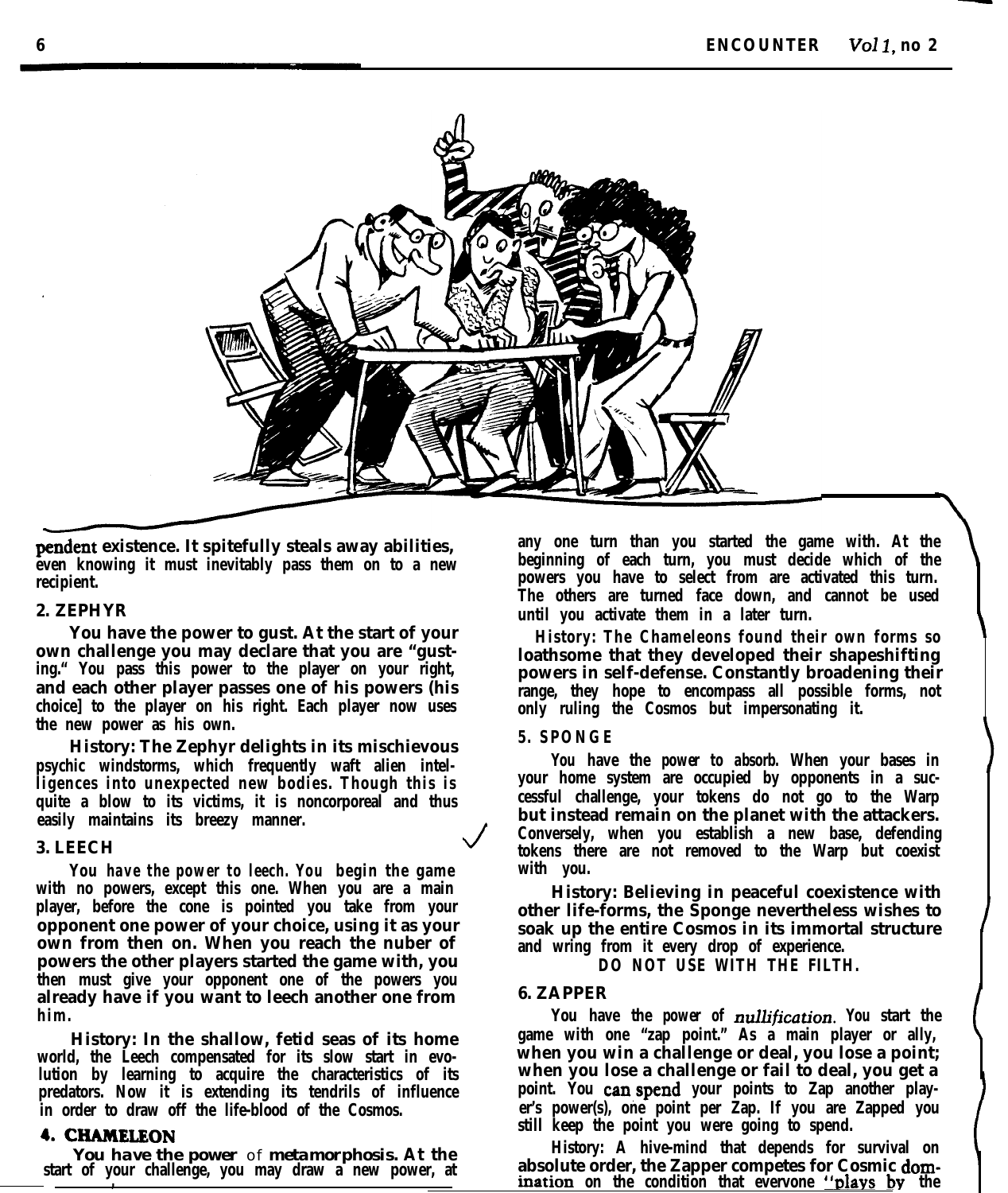# **Is This How They Do it Down Under?**

*Game enthusiast David Fones,* **of Victoria,** *Australia has sent in an ingenious idea* **for** *adding strategic and* **rut ticul** *variables to* **COSMIC ENCOUNTER. I** *thought a number* **of** *ENCOUNTER readers might like to try out his idea and let us know what you think. What follows is all by David.*

**Satellites and Space Stations** *David Forres*

**Satellites and Space Stations introduce a purely logistic operation, which by tactical deployment can give players a distinct strategic advantage. Their inclusion encourages alliances between players and enhances the two-player game.**

**At the start of the game, each player receives as many satellites as players in the game and half as many (rounded up] space stations.**

**During a player's turn,** *instead of* **the normal challenge, a player many deploy 1 or 2 satellites or 1 space station within the** *destined* **(or Dictated)** *system.*

**Each planet can support a maximum of 3 satellites. Each system can support a maximum of 3 space stations.**

**Each satellite costs 2 lucre to launch.**

**Each space station costs 3 lucre to launch..**

**Each satellite is deployed in orbit around any one planet.**

**Space stations are placed anywhere within the hex space.**

**Satellites affect only the planet around which they are in orbit and have the effect of plus 2 tokens.**

**Space stations affect all planets and moons within the same system and have the effect of plus 1 token.**

**During any one specific challenge, satellites and space stations may be deployed offensively or defensively by a main player or ally at the player's discretion.**

**Satellites and space stations may be recovered at no cost by players at the conclusion of any challenge but, if deployed again, must be relaunched. Satellites and space stations may be recovered by main players as part of a 'deal'.**

**Satellites and space stations can only be destroyed by missile attack or meteorite storm, (Edicts), and Meteorite Moon or Comet Crash, (Moons). Satellites may also be destroyed by the Terrorist's bombs.**



**Satellites and Space Stations: one player's set of playing pieces**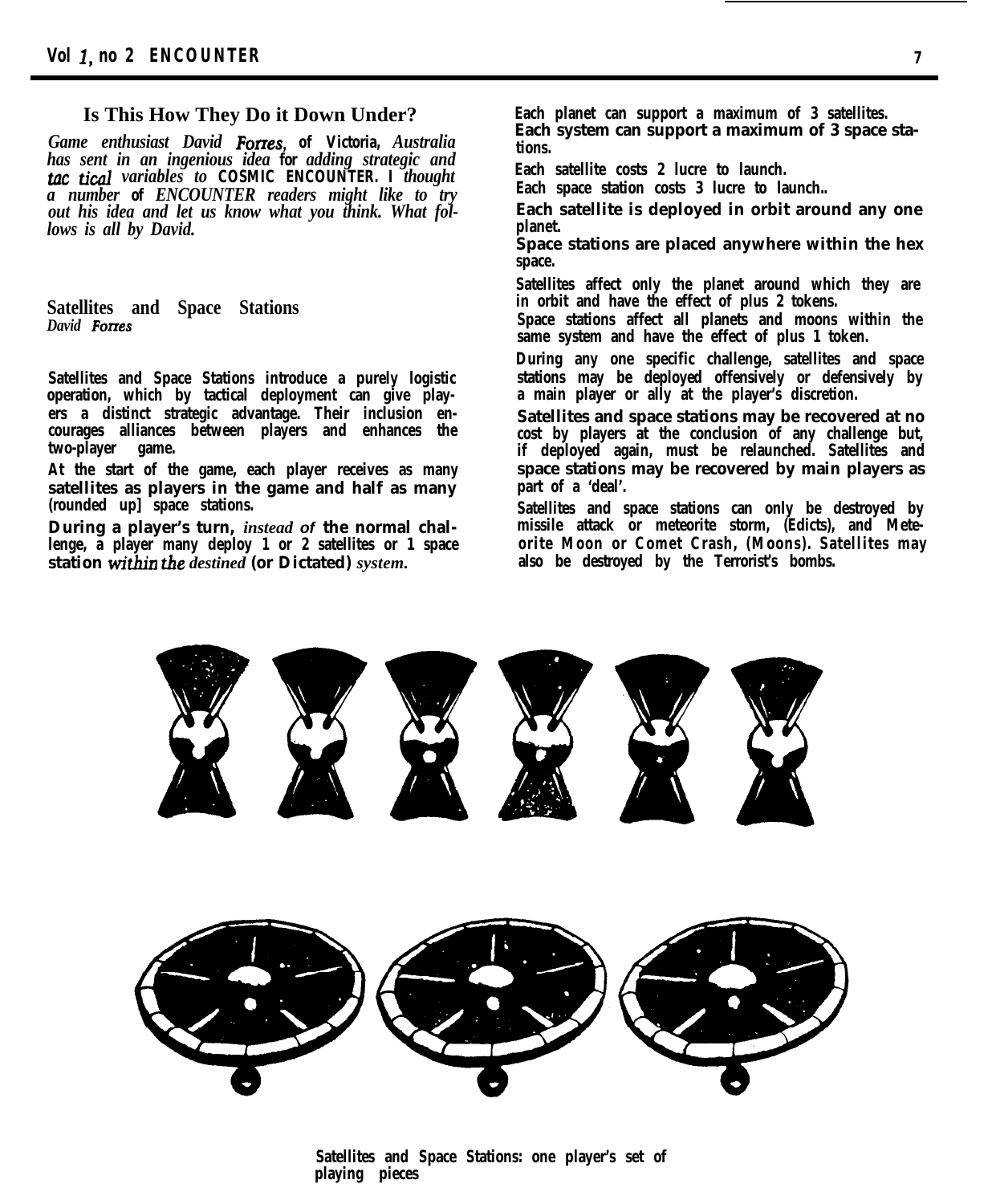**Some notes about Satellites and Space Stations:**

**1) With their inclusion, the game for the first time becomes strategic, and not just 'role-playing simulation', as by careful deployment and timing of launching one can gain distinct tactical advantages.**

**2) They encourage alliances between players, which is the one single factor which makes CE such a "fun" game. Alliances are only temporary and immediate arrangements, and due to this are constantly shifting, unlike other games in which an alliance is binding (such as DUNE) and as such is a commitment which requires careful consideration before reaching agreement.**

**3) They enhance the two-player game, in which there are no alliances possible.**

**4) The disadvantage of being unable to acquire a Super Flare if one is an Alien whose advantage is a Lucre-income is now offset because one can convert an economic advantage into a tactical, winning advantage. (The acquisition of resources does not, in itself, win the game: the win is dependent on the application and use of those resources.)**

**5) The recovery of launched satellites and space stations at no additional cost introduces another option for reaching "deals", which is the other "fun" aspect of the game. (A serious player would rather wait out the one-minute time limit and lose three men to the warp than grant an adversary a base!)**

**Some notes on rules:**

**1) After careful consideration, I have found the optimum number of satellites and space stations available to be a factor of the number of players.**

**2) After play-testing, the launch cost and attack/defense values of 2 Lucre, 2 tokens on 1 planet; and 3 Lucre, 1 token on 5 planets and 2 moons, for satellites and space stations respectively are realistic and work well.** *r* 



**Some comments on satellites and space stations and their effects on other aspects of the game:**

**1) One can ignore the last point of the Lucre rules, which states that 'accrued Lucre can be added to a player's total in a challenge.' This complicates things unnecessarily, and it is more realistic for an economic advantage to be converted into a tactical advantage by strategic and intelligent logistic use before benefits are realized.**

**2) One can increase the acquisition of Lucre from 1 to 2 Lucre, as with the spending options being: (a) reviving tokens, (b) buying cards, (c) making "deals", and (d) launching satellites and space stations. Lucre now becomes a valuable asset and one must plan, budget and save carefully.**

**3) Note: Satellites and space stations remain unaffected by the outcome of a challenge and can only be destroyed by Edicts and Moons. The additional Edicts pose a realistic threat to satellites and space stations and they "work" in two different ways: Missile Attack is a logistic operation, and therefore must be played at the start of a challenge. Missiles have limited range and must be targeted. Therefore they are limited to destroying one satellite or space station within the player's own Solar System. Meteorite Storm is a natural phenomenon and therefore can be played at any time (like the "Plague"). However, it is indiscriminate and non-selective, destroying all satellites and space stations within any one Solar System. Thus, a player may have to destroy his own satellites or space stations in order to eliminate a potential threat.**

**I have also included two moons, "Comet Crash" and "Meteorite Moon" as a potential threat to satellites and space stations. They "work" in a similar manner to the Edicts.**

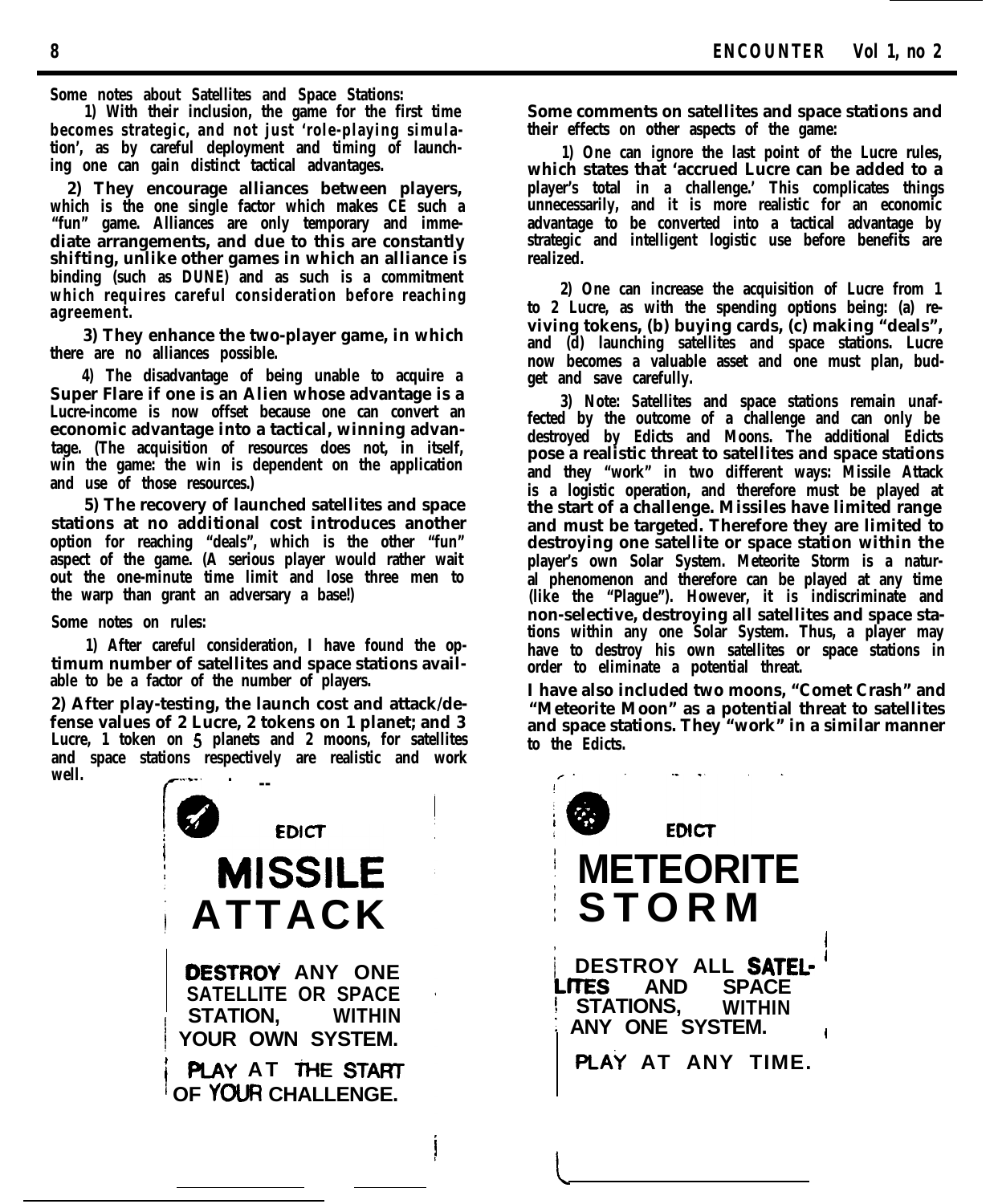# **The Cosmic Chronicles**

# **A case study in game design and marketing**

*Many people have expressed an interest in the origins* **of COSMIC ENCOUNTER,** *and how it came to be what it is. We've told the story many times to individuals, but I tbought it might be helpful to put it down in black and white-it is, fortunately or not, a fairly typical case study* **in** *how a game is originated, developed, and finally put on the market. I hope fledgling designers and game trivia buffs alike will find something here* **of** *value.*

**Cosmic owes its design and development to 4 persons, Bill Eberle, Jack Kittredge, Bill Norton, and Peter Olotka. We came together in the early seventies on Cape Cod. If anything in our case is unusual, it is that we began to work fairly early as a group. There was no single dominant personality, and each of us had an effective veto on what everyone did. While the development of this relationship was often difficult (and it deserves its own story] it has stood us in very good stead for the long haul-providing emotional support and solidarity through what proved to be many ups and downs. Although one of us, Bill Norton, left in 1978, the other three have remained and still serve as the backbone of our humble operations. I dwell on this because many people seem interested in "Who came up with this idea?" or "Who made that decision?". In our case it's really true: We don't know. Each of us will gladly claim credit for the bulk of all the good ideas involved (as well as point the finger for the bad), but in truth we can only work effectively together, snowballing an idea around and around among us until it is large and full enough to make something of.**

**All of us had in common a fascination with science fiction, and an interest in games. Being in our mid-twenties then we had some extra time and often spent it playing Risk late into the evening, discussing our favorite s.f. books, and the like. I'm sure you've been there.**

**One day an article in the paper appeared about the current game sensation: The Godfather Game. Making hay on the great Brando flick which was popular then, the game was essentially "Go" themed around crime syndicates controlling 'turf'. And it came in a violinshaped box! But what caught our eye was the fact that it was all done by a few guys much like us.**

**Here was a challenge! We'd added a few house rules to Risk which made it a better game and were sure (as are all science fiction readers, I think) that we were plenty smart. Why couldn't we design a game? There wasn't any s.f. game on the market, and look at all those bookstores expanding their science fiction sections every month. Didn't that prove there was a ready buying public waiting for the right game? (Little did we think about the fact that reading is essentially a solitaire activity, while gaming requires a group. Perhaps selling group activities to individuals who prefer to be alone is not an instant route to success.) Not all** atwe ware convinced right sweet that we could come up

**At first a couple of us made lists of what we didn't like in games and ruled those features out: no one could lose early and leave the game, there would be no dice and no hop-hop around a board. Then we thought about what would happen when two Alien species meet each other. Well, they could fight, or they could try to talk. Thus was born the Attack/Compromise interaction. Next we considered what we always wanted to do in a game: look at the other guy's cards, have pieces which never get taken off the** board, **be super-strong. So the Alien powers developed. Since it would be playable by up to 6 people, we came up with 6 powers and stopped. Figuring the game was done, we made some models and started trying to sell it.**

**Since Parker Brothers made Risk, we figured they would be the logical people to buy our game-then** called the Universe Game. Through a relative who had **some business deals with Parker we wangled an introduction and went up there with our model. At this point the Universe Game consisted of a deck of Attack h Compromise cards, a few Edicts (then the Cosmic Zap was power-specific, e.g. the Vaccine which could stop the Virus), 6 Alien-specific planet systems made out of tinker toys, egg-cartons, h lots of Elmer's glue, a plastic wine glass warp, and a bunch of Alien-specific tokens (nuts & bolts for the Machine]. The six powers were the Machine (what's now the Insect), the Diplomat (what's now the Empath), the Virus (still the same), the Crystal (now the Zombie), the Mind (still the same), and the Plant (since eliminated because its power was that of proximity-if it could touch your planet with its vines, it got a free base).**

**Needless to say, Parker took one look at it and said "bring it back when it's two-dimentional." Since we figured part of its charm was that it really looked Alien, and we had never thought of how one might produce such a monstrosity, we said "no, we're leaving it here, as it is." A few weeks later their new products man called and said "everybody that somes in my office wants to know what that box of things is. Come up and teach us how to play it. ' '**

**Thus ensued several years of a back and forth relationship with Parker-they were fascinated with the ideas there, but had no idea how to produce it or market it. It just didn't fit what they did. We kept making a little change here and there, fighting it every time but slowly adding pace, balance, clarity, and ease of production. By the end of a series of trips back and forth over several years, we had added alliances, designed the cone to focus play, standardized the planet systems, put in a color coded die to determine whom you could challenge, changed the Plant's power (we made it what's now called the Mutant) and generally spiffed it up.**

**Finally Parker decided it was ready. They bought the game license, we signed a contract for royalties, and then we threw a big party. It was going to be Parker's big Christmas release and we were assured of**92999412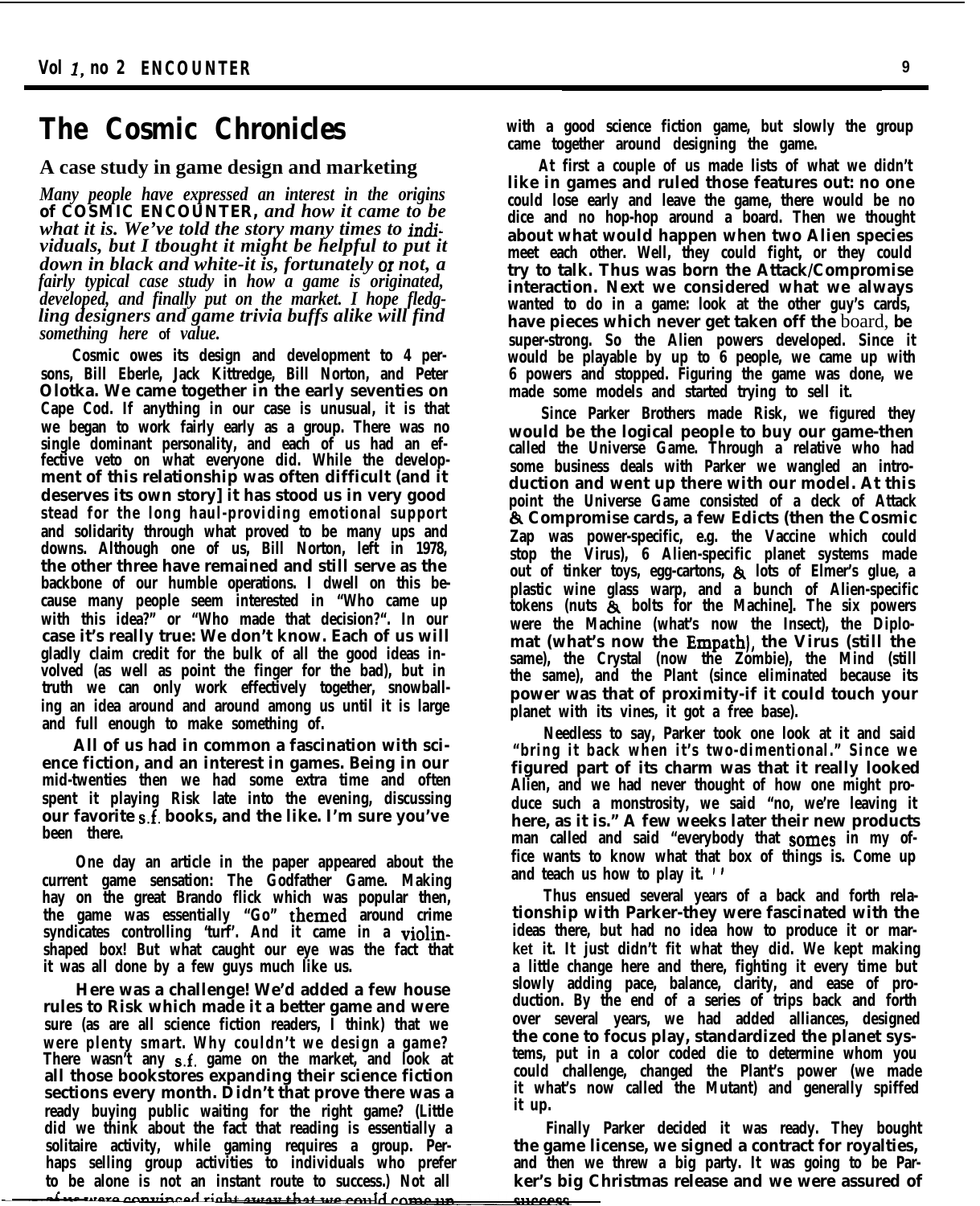Well, as you may have guessed, it didn't turn out that way. About six months later we got a brief call from them saying they weren't going to do it and we should come get the game. Mystified, we rushed up to see what went wrong. "We were all excited", they said, "and did a great prototype to show our sales force. But they turned it down. They said 'space won't sell'. ' (This was a year before **Star Wars** came out.) We asked to look at the prototype, and they hauled out this Risksized box. On the cover were what looked like several plastic ashtrays. Sure enough, inside were six plastic ashtrays and a lot of little plastic gears, leaves, plyhedrons, and the like. No pictures of Aliens, no stars, no feel of speculation **or** adventure. We couldn't understand how they could have botched it so badly. Here they were, the biggest game company in the country, and the rules didn't make sense, the game was ugly, and they were scared of tapping an obviously large and expanding market because it was new and different.

Then we got mad. The next weekend we took off and designed the game the way it should have been done: modular hexes for planets and warp, rules on the cards and powers instead of the rule book, full color graphics, general Edicts instead of Alien-specific ones, Alien histories, and, for spite, 29 more Alien powers. We took it back, in a box with the Andromeda glaxy on the front, and said: "Here. This is what it's supposed to be like." But our moment has passed and they were no longer interested in talking.

But now that we knew what it was supposed to look like, we had new vigor. We made appointments with a half a dozen game companies to show the game and took it on the road to publishers most of the next year. Always the reaction was the same. "Well that certainly looks interesting and different, but lets look at that tic-tat-toe variant you designed, instead." (By this point we had designed a dozen other games and were trying to hawk those as well.) Somehow, nobody wanted to take a chance on something as unusual as COSMIC ENCOUNTER.

Finally, in desperation, we started thinking about producing it ourselves. (I remember walking into game stores during this period and almost crying. I could see customers pouring over the shelves looking for something new, something challenging, something fun. I knew what they were looking for, and where it was. I just couldn't figure out how to get it to them.) The problem, of course, was that no one had any money.

We thought about borrowing, but no one wanted to go that much into debt without being pretty sure we could get out again. So we decided to put it to a test. We'd make a bunch of models, go to the next science fiction convention, grab some tables, and declare a game fest. If, after  $\tilde{3}$  days and nights, people still wanted to play, we would figure we had a winner and go into hock for it.

So, in the Spring of 1977 Bill, who was living in upstate New York then, went to the Syracuse s.f. convention. And the next week we all went to the Boston convention. The reaction was fantastic. We had 4 or 5 games going all the time, night and day, for 3 days.

People wouldn't leave. We'd pry them out of a chair and they would stand and watch the next game. Then they'd bring their friends to watch. It was a sensation.

And sitting in one chair was a tall skinny kid we couldn't evict short of out-right rudeness. He was studying the game and the players more than playing himself. We began to get paranoid. " $Oh$  no, a spy from Milton Bradley. They're gonna steal it" was all we could think. After a while he approached us and said: "Are you going to publish this game?" We hemmed a bit and- said we were thinking of it, but. . . "How would you like an investor?" he asked, offhandedly.

Thus we came to know Ned Horn. Within a month or two we had incorporated Eon Products, made production arrangements, hired an artist, located a warehouse and shipping service, and set up a home office in my house. We were rolling.

Then we got to think about how to sell the games. Nobody had any experience in doing that, so we decided to take out ads in science fiction magazines and sell the game by mail. So we took out full page ads in all the major s.f. magazines and waited for the orders to come trucking in. After a few months, a trickle started. A few months later, it stopped. Hmm, we reasoned, there's more to this business than we thought.

So we huddled. Ned had taken some of the production proofs to a thing called 'Origins' that summer, and suggested we follow up on some interest there. At the time he had said it was a war-gaming convention and we had figured our stuff was too simple and **mass**market oriented for hard-core garners like that. But a sale was a sale so we started calling people involved in Origins. And we also went on the science fiction convention circuit that fall, renting tables at cons from Connecticut to Florida and trying to spark interest in hotel lobbies and unused meeting rooms by setting up and playing. Slowly we fell into a network of players, stores, and distributors oriented to intelligent and challenging games. And, slowly, the game began to spread.

That first run we produced 10,000 COSMIC **EN**-COUNTERs. It cost us about \$27,000. At \$2.70 a game, we figured, we can sell it for \$10 and make a handsome profit. But we were figuring we'd sell  $m_1$  tly by mail. It turns out you don't sell games mostly by mail. They sell mostly in stores. And stores buy one or two of this, and one or two of that. So they want to buy from distributors who stock games from all the different publishers. Stores have to make a living, and distributors have to make a living. So when you sell to a distributor, you don't get \$10. No, no, no. You get \$4.00. Maybe \$4.50. Maybe you don't get paid at all.

All these simple facts seem so obvious if you think about it. But we hadn't thought about it. Who thinks about the real world of business when you can have more fun designing and playing a game? So, from not thinking about it, we had a great game, beginning to sell well, and we were still losing money. All the ads, phone bills, shipping costs, warehouse rent, etc. ad infinitum were eating more than \$2.00 a game. None of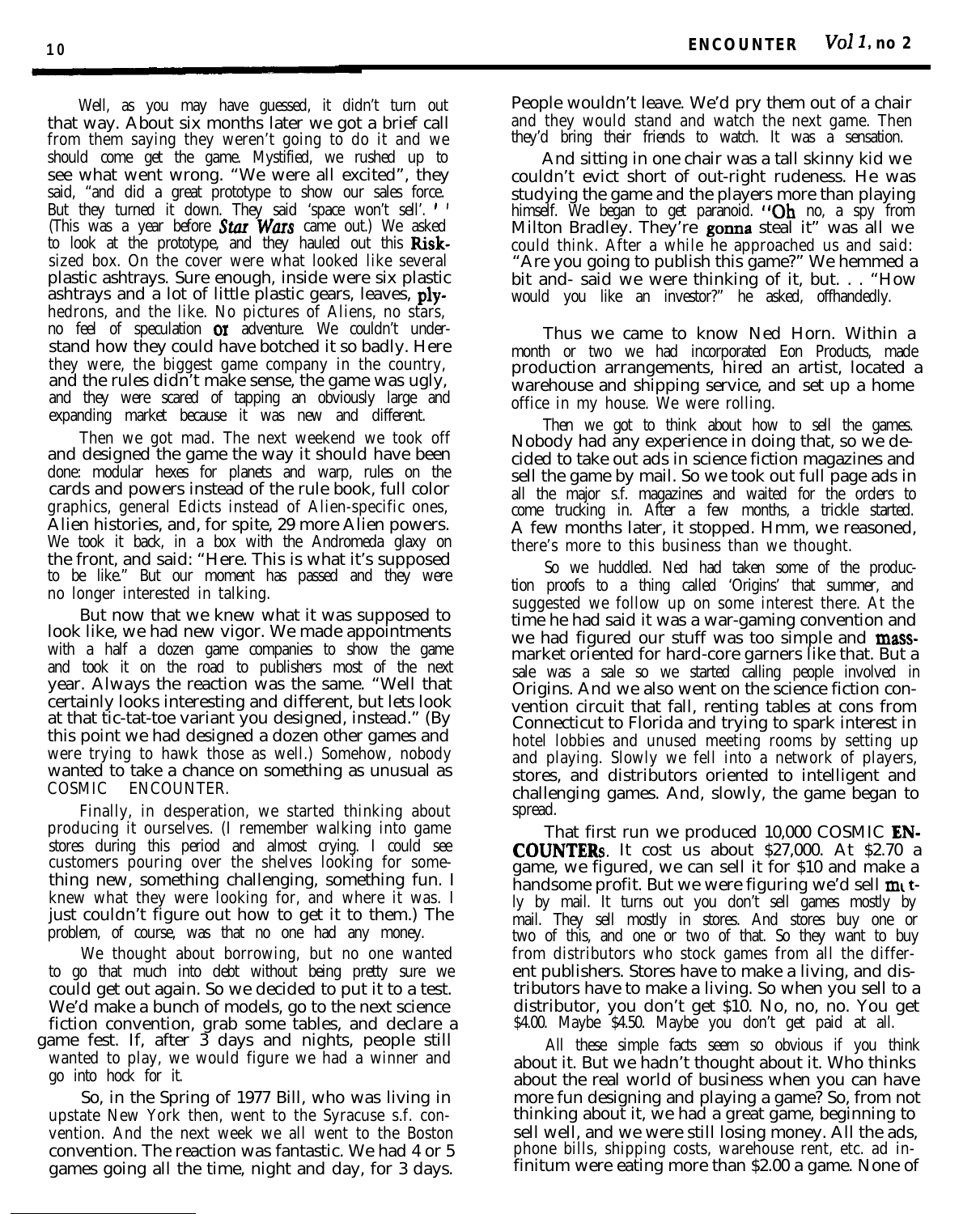

*The Early COSMIC* **ENCOUNTER** (circa *1972): In the background (1. to I.) tower the Crystal, Plant, and Diplomat. and in the foreground skulk the Virus, Machine, and Mind. Systems had different numbers* **of** *planets then, and the polyhedral die was rolled to*

us was taking dime out, and yet we were sinking into the red.

Our ace in the hole was Expansion Sets. Early on we had discovered that we couldn't produce all 35 Aliens for the basic game without it costing twice as much. So we figured to sell them as add-ons if the game took off. Well, it looked as if it was going to, and we had 20 more Aliens. So out came 2 Expansion Sets, 10 Aliens apiece (plus another hex and more tokens]. We released those in December, and not only did those take off, but the basic game sales sprinted, too. Aha, we thought, they really like it. They play these new ones as much as the old, and that means more people exposed to the game and they go out and buy one and show it to their other friends. . . And the word-ofmouth about COSMIC was begun, and has never stopped.

Our next run was 20,000 games in 1978, and after that we lost track because parts got out of phase and we'd do boxes now, hexes then, powers another time. I don't think anybody knows how many **COSMIC EN-**

*determine the system to challenge. The planet cards indicnted which planet* **of** *each system was the "secret home"* **of the Alien (taking** *it meant the Alien lost its power). Note the Machine's wires, used to duplicate the Plant's vines when the two were both main players.*

**COUNTER** games are really out there, anymore. We don't, for sure. We've changed the box cover, added more and more Expansion Sets, and honestly had a great time of it. We've used the **COSMIC** proceeds to publish more games, and tried to carve out a spot for ourselves in the world of gaming.

But it hasn't been easy. Even with the phenomenal acceptance of COSMIC, we only managed to bring on our first full time person, Peter Olotka, in 1982. Till then we all worked regular full-time jobs. Now our line, plus the video design work mentioned earlier in this issue, has enabled us all to work for Eon full-time. Now you're going to see something!

I guess if there is any lesson to this at all, it's the simple one I remember learning at my mother's knee: "To do anything well, it's going to be 10% inspiration and 90% perspiration". I think Thomas Edison said it first. She was a great one for picking up aphorisms. But I suspect she got the percentages wrong. It's a lot more sweat than that.